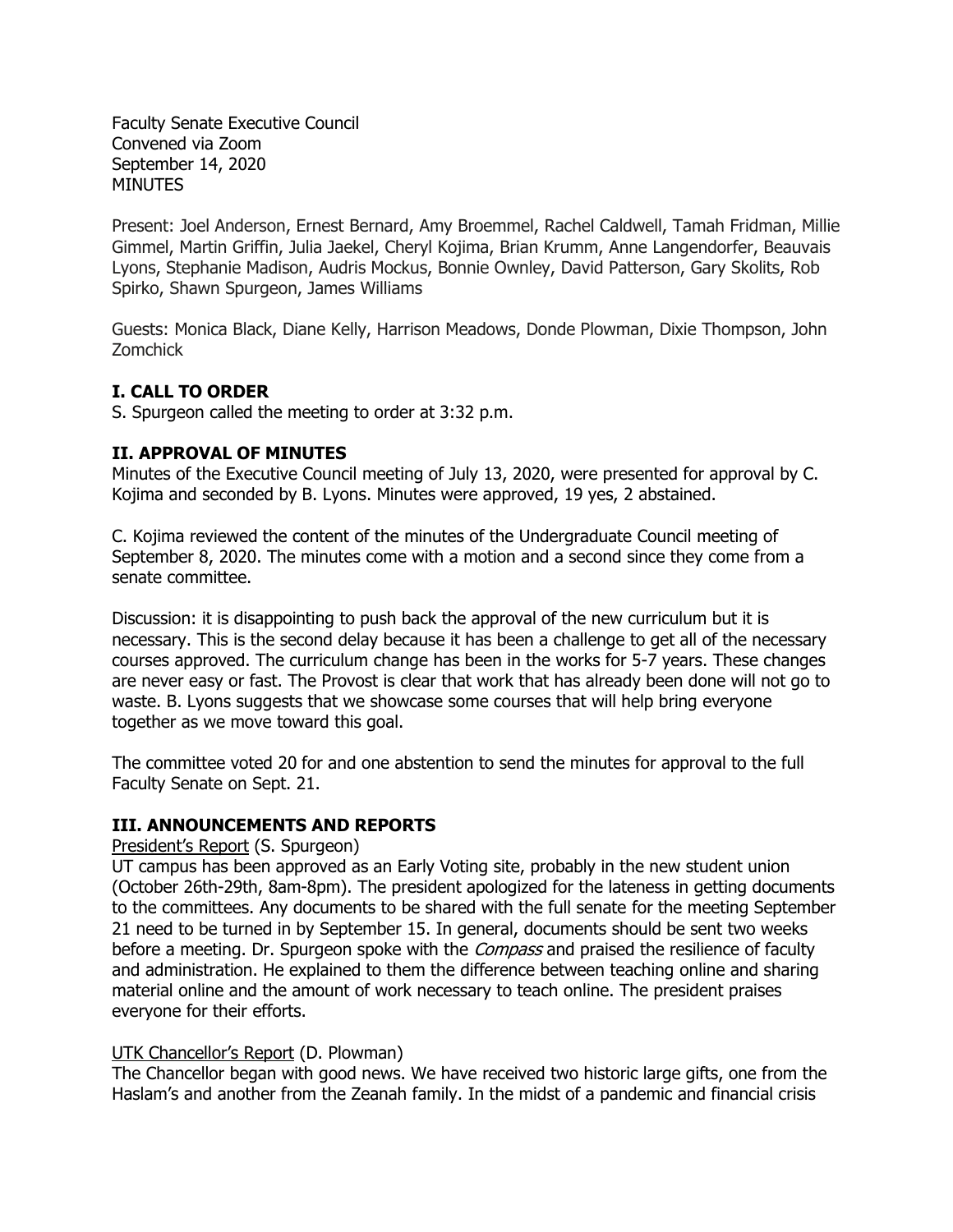we are up in financial gifts. Freshmen enrollment is up by 5%. Transfer students are up 7%. Overall, enrollment is up 4%. Retention is 88.6%, up from 88.3%.

As of today (Sept. 14), we have 659 students, 11 staff and one faculty member with COVID-19. Faculty and staff infections may be from K-12 students going back to school. Massey Hall was smoothly emptied, the last students are leaving today. This will provide additional isolation space for students who test positive. We have begun restricting indoor events. So far, we do not have infections happening in classrooms. One student was hospitalized overnight for observation. Most cases have been mild or asymptomatic. Students who have been identified as close contact will be able to quarantine in their room unless their roommate has an underlying condition. Most students are trying hard to make this work. The packed bars are not helping the situation. Dr. Birx will be visiting tomorrow from the White House Task Force. She will be meeting with the campus team that has been managing the virus and then will meet with members of the wider community. Our goal is to get the numbers down and keep them there. COVID-19 has impacted everyone in a big way. For many of us, dealing with COVID is a huge part of our daily work. The Chancellor also praises the resilience of faculty and staff.

B. Lyons asked if there is movement toward making a large community committee per the News-Sentinel editorial on Sunday. Dr. Plowman is in favor of this. Dr. Langendorfer asked if the Chancellor has been following on Reddit the op ed pieces written by students and if she has reached out to students who are commenting on the situation. Has she worked with students to help them help themselves to create a fall experience that they want? The Chancellor feels that students are doing a lot of work already and are generally positive. Student Life is working on this as well (getting former COVID positive students to work with currently positive students). Most students are positive about online instruction also.

T. Fridman requested that we keep students at UT and not let them go back to their communities. In Israel, 40% of the infected cases caught it from a family member and if we keep infected students here, we will save others from infection.

#### Provost's Report (J. Zomchick)

Provost Zomchick thanks everyone for their work and reminds us that COVID won't last forever. He has been meeting with Colleges to gather information and talk about leadership in some cases and timelines for searches (Architecture and Design, Law dean). He will lead a leadership retreat on Diversity and Racial Inequity and Social Justice at the university and come up with clear action items. October 5-9 is Vol Success Week with many activities to engage students. Different colleges and clubs are working hard to give students opportunities to engage with each other.

Calendar: A report was submitted offering two options. The following was chosen which will give faculty and staff an extra week of winter holidays and avoid the MLK holiday weekend.

Jan 20: classes begin. There will be no spring break. There will be a recess day on April 2. Classes end April 22. Exams are April 26-29.

Summer: Mini-term begins May 10.

Summer sessions end July 30. This lengthens the time between summer sessions and fall. A committee will look at the feasibility of a Winter 22 winter term.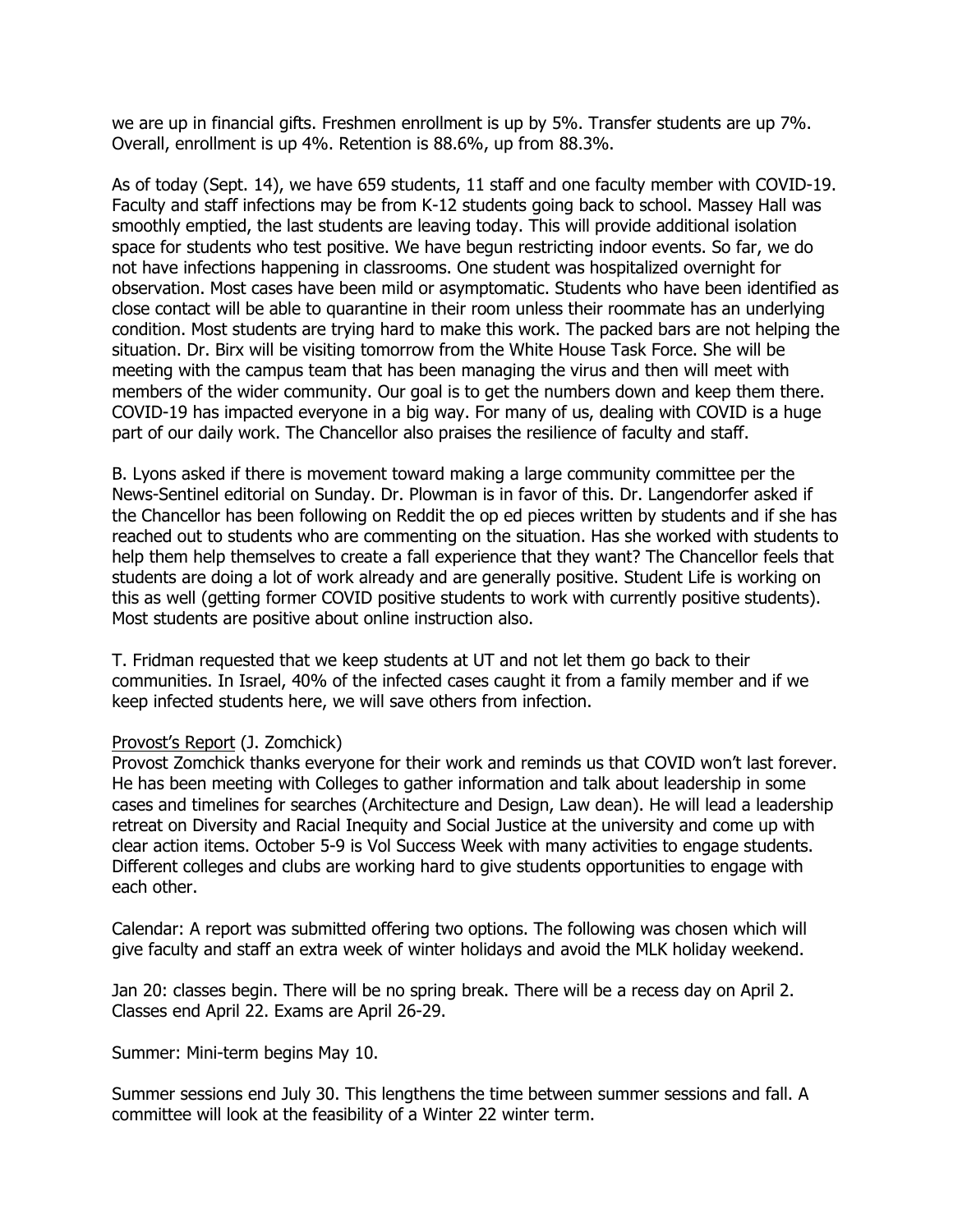Senator Black asked what are we doing to empower our students to see their university experience in a different way, as less of a consumer experience of football and tailgating and community building but as a chance to achieve academic excellence. The Provost feels that that message is well communicated and our admission rates are evidence of this.

There was a question: Will the timetable hours remain the same? Yes.

#### **IV. NEW BUSINESS**

Humanities Caucus Resolution on Teaching Modalities (H. Meadows)

H. Meadows expressed the appreciation for the Chancellor and Provost for letting faculty choose their own modality for course delivery. This resolution does not prefer any particular modality but only asks that faculty continue to have autonomy on their choice of modality and to restore scheduling to be departments. He read the formal resolution. Motion to approve by B. Lyons, seconded by Senator Williams.

Discussion: Provost Zomchick expressed two concerns: He is unsure what returning control to the departments means. It seems too broadly phrased when this has always been a collaborative endeavor and it is necessary that there be a central body organizing scheduling, i.e. the Registrar. He is unsure that faculty have the "right" to determine their modality since this is not in the *Faculty Handbook*. Usually the modality change goes through a curricular process. There are logistical issues that cannot be given exclusively to faculty (when and where to teach). Both the Provost and Chancellor are on the record saying that no faculty will be forced to teach in a modality they are not comfortable with. H. Meadows stated that this is about restoration of pre-pandemic status. Choosing modality is overly complicated by having to have this approved up the chain of command. We have never had to deal with a pandemic before and the second part of the resolution is specific to the pandemic. Some commented that during the summer it was very difficult for departments to adjust schedules and it was very chaotic. The first part of the resolution hopes to avoid a repeat of this. Provost Zomchick says we now have a registrar who will work to avoid a repeat of these confusions.

The Council voted 13 yes, 6 no and 0 abstentions to send the resolution to the full Faculty Senate on Sept 21.

### Senate Representative for TUFS (S. Spurgeon)

President Spurgeon requested nominations. There were none from the floor. The president nominated Dr. Bonnie Ownley and was seconded by Dr. Skolits with a vote of 17 yes, 0 no, and 0 abstentions.

The Importance of Retention Reviews During a Global Pandemic (B. Lyons)

B. Lyons presented this as an informational item. The role of tenured faculty in giving quality feedback to junior faculty is very important and it is done inconsistently across the university and not always done in compliance with the *Faculty Handbook* recommendations. He asks for feedback from the council. This does not have to be on the agenda for the full senate next week or can be presented as an informational item.

A. Langendorfer stated that NTTF do not receive support like this and this makes it very clear that their academic work is not equally valued or is completely denied.